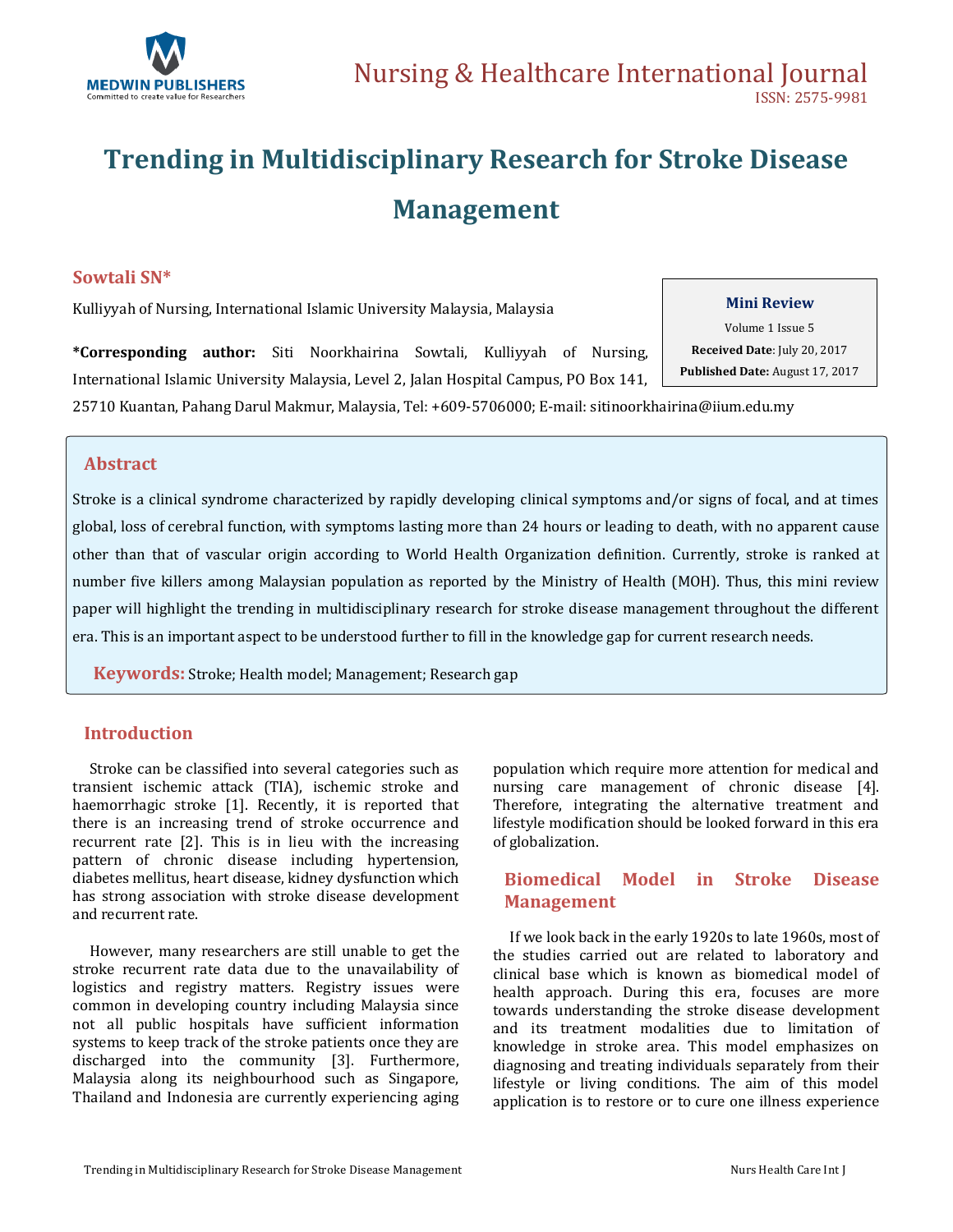# Nursing & Healthcare International Journal

into the pre-illness state as much as possible. Therefore in this era, more research funding were granted by the government to facilitate the physicians and other healthcare professionals in managing the stroke disease from the pharmacological approach, diagnostic and laboratory investigations.

 However, physicians and scientists has started to notice that despite having the latest medical drugs on market to treat hypertension, diabetes mellitus and cardiovascular disease yet the adherence rate were still poor. This was reflected by fluctuated blood pressure, sugar and cholesterol level among the patients which leads to stroke attack if poorly control. The development of high technology medical device had further advance the understanding of the vascular and brain structure which provides invaluable findings on the pathophysiology of new or recurrent stroke.

 In early 1970s and to date, more physicians and scientist have realized that certain types of stroke such as transient ischemic attack (TIA) or ischemic stroke are sometimes associated with one's lifestyle rather than the anatomical structure or physiological function alone [5]. Therefore, biomedical approach is no longer the sole guidance in understanding the stroke disease development. This demands more robust and widen scope of medical management and nursing care element integrated with other healthcare discipline to deliver quality healthcare services.

# **Integration of Biopsychosocial Model in Stroke Disease Management**

 A more holistic approach is required in understanding one's experience and behavioural response after diagnosed with stroke. In this case, a biopsychosocial model is relevant to compliment the biomedical model in explaining the needs of lifestyle modification modalities along with medical treatment. These includes practicing healthy diet, be physically active and consistently exercise, handling stress appropriately as well as controlling the blood pressure and glucose reading at optimum level [5,6]. By adopting the biopsychosocial model, more multidisciplinary experts are involved such as nurses, pharmacist, dietician, physiotherapist, speech or occupational therapist along with welfare bureau to ensure the stroke patients and their family members needs are catered holistically when problem arise.

 For example, the nurses, pharmacist and dietician have vast role throughout the hospitalization to educate and

demonstrate self-care management on activities of daily living [7-9], medicine intake scheduling along with dietary modification to the stroke patients and their family members prior to discharge [7,8,10]. Meanwhile, the physiotherapist, speech or occupational therapists are responsible in restoring the physical and functional outcome during hospitalization or at the community setting. The role of welfare bureau is currently becoming prominent since financial and logistic issues are major concern for follow-up schedule [11].

## **Role of Private Entity and Alternative Therapy in Stroke Disease Management**

 Not to forget, non-government organization (NGOs) in Malaysia setting provides support group and recreational activities to improve the stroke patients and their family members' quality of life as a private entity. For instance, in Malaysia, we have National Stroke Association of Malaysia (NASAM) at national level and Persatuan Strok Kelantan (PESONA) at state level that involved multidisciplinary health professionals working together with volunteers throughout the stroke rehabilitation phase [12]. All of the role mentioned earlier is highlighted in biopsychosocial model to ensure holistic care is received by the stroke patients and family members.

 Recently, the evolution of alternative and complimentary medicine has been accepted by more Malaysian [13]. However, more research is to be performed in these potential of stroke care such as acupuncture, massage therapy and chiropractic to determine the effectiveness of these approaches. Furthermore, stroke disease occurs throughout lifespan whereby the younger generation may have stroke during pregnancy due to coagulation problems which undetected in childhood [14]. Someone might get stroke attack at the late age (70s or 80s) with irreversible and detrimental outcome and having lesser chance of recovery.

# **Outstanding Questions for Future Stroke Disease Management**

 Perhaps, palliative care and hospice care may also become a potential area of further research for stroke patients and their family members who require such service or treatments to achieve quality of life. Another aspect for stroke rehabilitation in Malaysia should also integrates technology such as gaming and software programming to improve cognitive status or physical coordination of the stroke patients for recovery process[15].